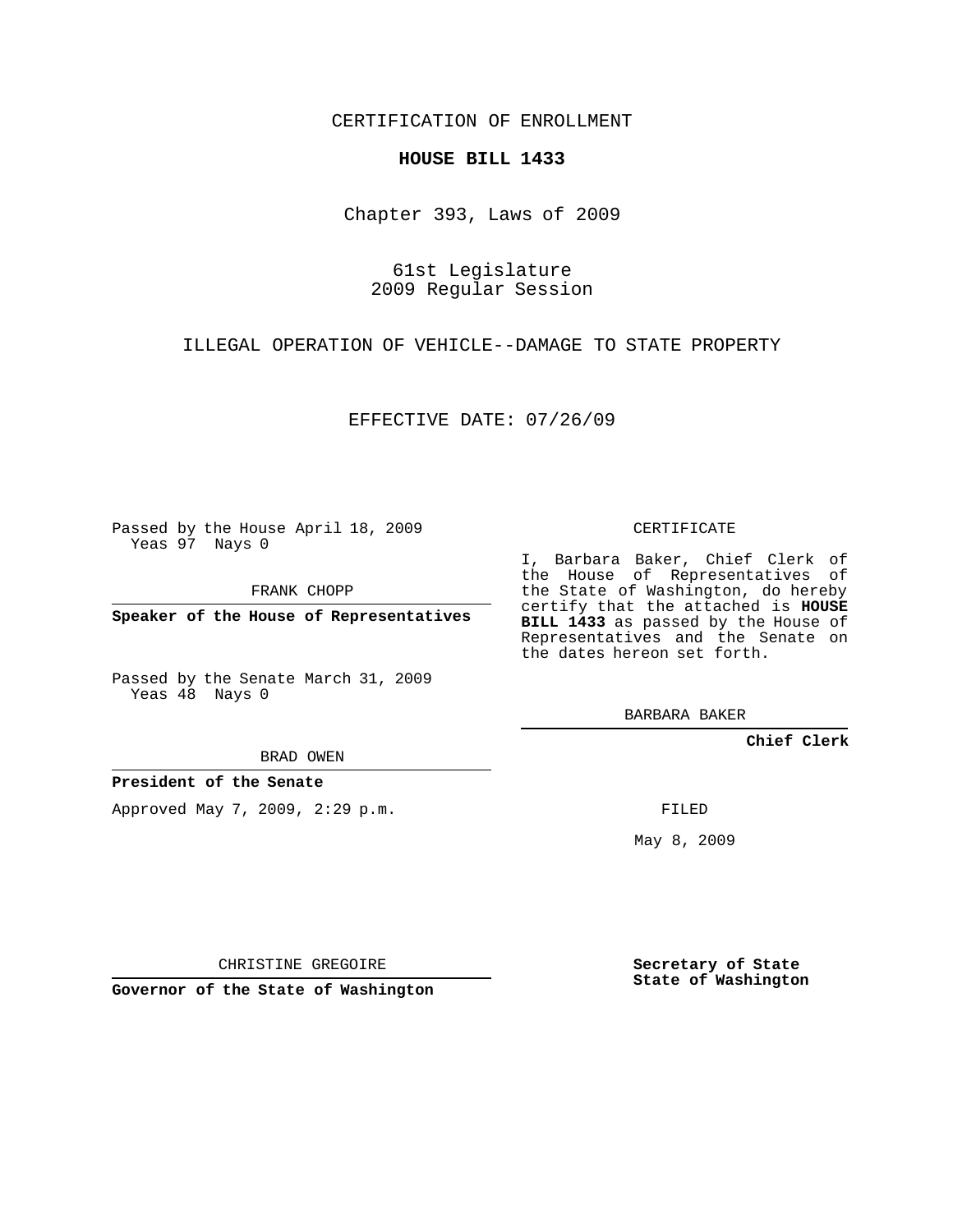## **HOUSE BILL 1433** \_\_\_\_\_\_\_\_\_\_\_\_\_\_\_\_\_\_\_\_\_\_\_\_\_\_\_\_\_\_\_\_\_\_\_\_\_\_\_\_\_\_\_\_\_

\_\_\_\_\_\_\_\_\_\_\_\_\_\_\_\_\_\_\_\_\_\_\_\_\_\_\_\_\_\_\_\_\_\_\_\_\_\_\_\_\_\_\_\_\_

## AS AMENDED BY THE SENATE

Passed Legislature - 2009 Regular Session

**State of Washington 61st Legislature 2009 Regular Session**

**By** Representatives Liias, Sells, Eddy, and Clibborn; by request of Department of Transportation

Read first time 01/21/09. Referred to Committee on Transportation.

 1 AN ACT Relating to liability for damages to state property 2 resulting from the illegal operation of a vehicle; and amending RCW 3 46.44.110.

4 BE IT ENACTED BY THE LEGISLATURE OF THE STATE OF WASHINGTON:

 5 **Sec. 1.** RCW 46.44.110 and 1984 c 7 s 59 are each amended to read 6 as follows:

 Any person operating any vehicle or moving any object or conveyance upon any public highway in this state or upon any bridge or elevated structure that is a part of any such public highway is liable for all 10 damages that the public highway, bridge,  $((\theta \cdot \hat{r}))$  elevated structure, or 11 other state property may sustain as a result of any illegal operation of the vehicle or the moving of any such object or conveyance or as a result of the operation or moving of any vehicle, object, or conveyance weighing in excess of the legal weight limits allowed by law. This section applies to any person operating any vehicle or moving any object or contrivance in any illegal or negligent manner or without a special permit as provided by law for vehicles, objects, or contrivances that are overweight, overwidth, overheight, or overlength. Any person operating any vehicle is liable for any damage to any public